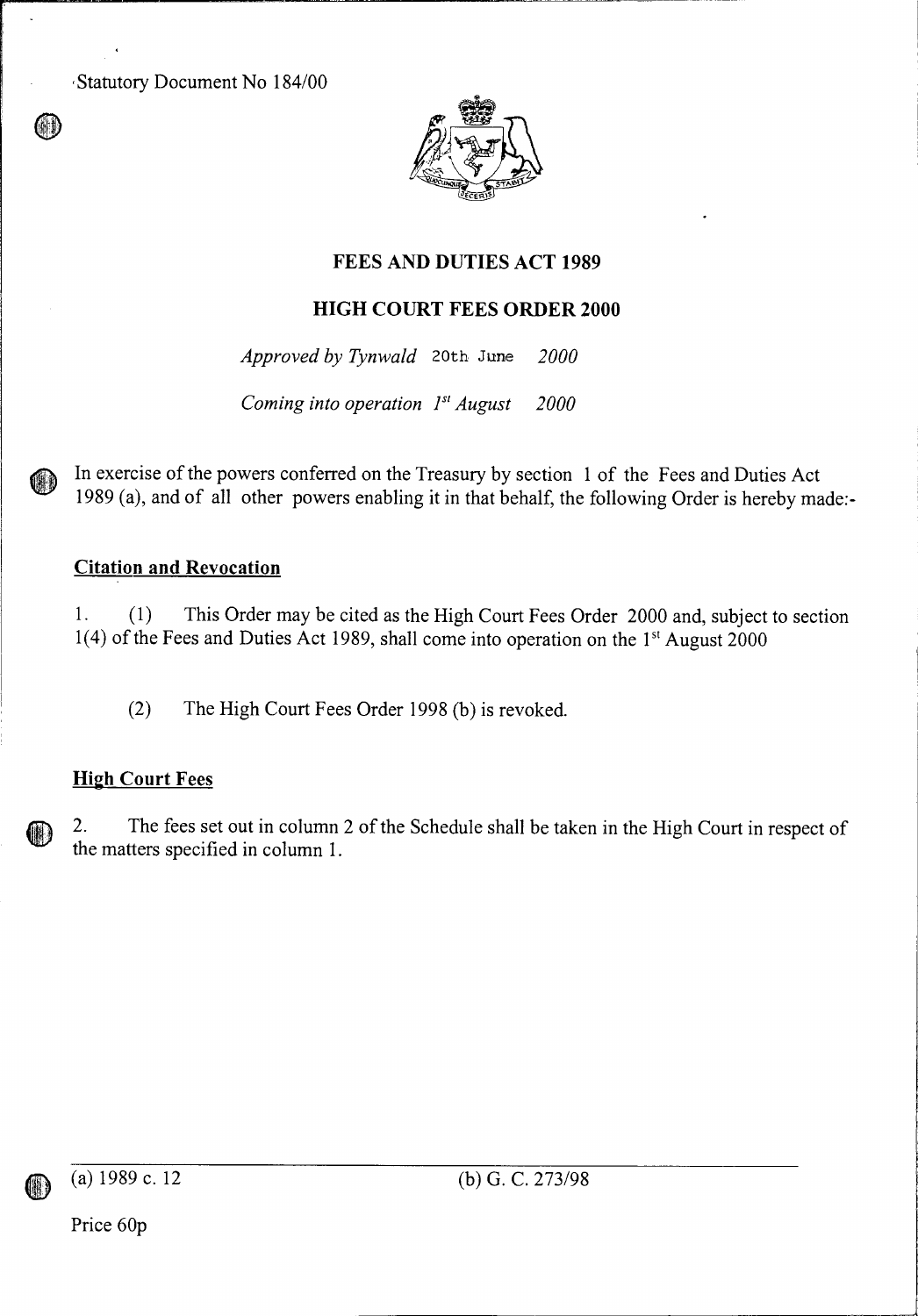# SCHEDULE

 $\mathbb{R}^2$ 

 $\bigcirc$ 

 $\mathcal{A}^{\mathcal{A}}_{\mathcal{A}}$  and  $\mathcal{A}^{\mathcal{A}}_{\mathcal{A}}$ 

 $\bar{\mathbf{z}}$ 

 $\bar{\mathcal{A}}$ 

# **ID FEES PAYABLE IN THE HIGH COURT**

|    |                                        |                                                                                                                                |  | £      |  |
|----|----------------------------------------|--------------------------------------------------------------------------------------------------------------------------------|--|--------|--|
|    |                                        | <b>CHANCERY DIVISION</b>                                                                                                       |  |        |  |
|    | 1.                                     | Filing a petition to wind up a company.                                                                                        |  | 120.00 |  |
|    | 2.                                     | Filing any other petition.                                                                                                     |  | 78.00  |  |
|    | 3.                                     | Filing a summons and statement of claim.                                                                                       |  | 78.00  |  |
|    | 4.                                     | Filing an application to set an action<br>down for hearing.                                                                    |  | 43.00  |  |
|    |                                        | <b>COMMON LAW DIVISION</b>                                                                                                     |  |        |  |
|    | <b>BANKRUPTCY AND SUMMARY BUSINESS</b> |                                                                                                                                |  |        |  |
|    | 5.                                     | Filing a petition by which any matter<br>is commenced.                                                                         |  | 43.00  |  |
|    | 6.                                     | Filing a summons and statement of claim<br>in any suit to which Order 2A of the Rules<br>of the High Court of Justice applies. |  | 11.00  |  |
|    | 7.                                     | Filing a summons and statement of claim in<br>any other suit                                                                   |  | 17.00  |  |
| UJ | 8.                                     | Filing an application to set a matter down<br>for hearing.                                                                     |  | 17.00  |  |
|    |                                        | SUPERIOR AND ADMIRALTY BUSINESS                                                                                                |  |        |  |
|    | 9.                                     | Filing a summons and statement of claim.                                                                                       |  | 78.00  |  |
|    | 10.                                    | Filing a petition by which any matter is<br>commenced.                                                                         |  | 78.00  |  |
|    | 11.                                    | Filing an application to set an action down<br>for hearing.                                                                    |  | 43.00  |  |
|    | 12.                                    | Filing a divorce petition.                                                                                                     |  | 103.00 |  |
| O  | <b>TESTAMENTARY BUSINESS</b>           |                                                                                                                                |  |        |  |
|    | 13.                                    | Filing a testamentary petition.                                                                                                |  | 12.00  |  |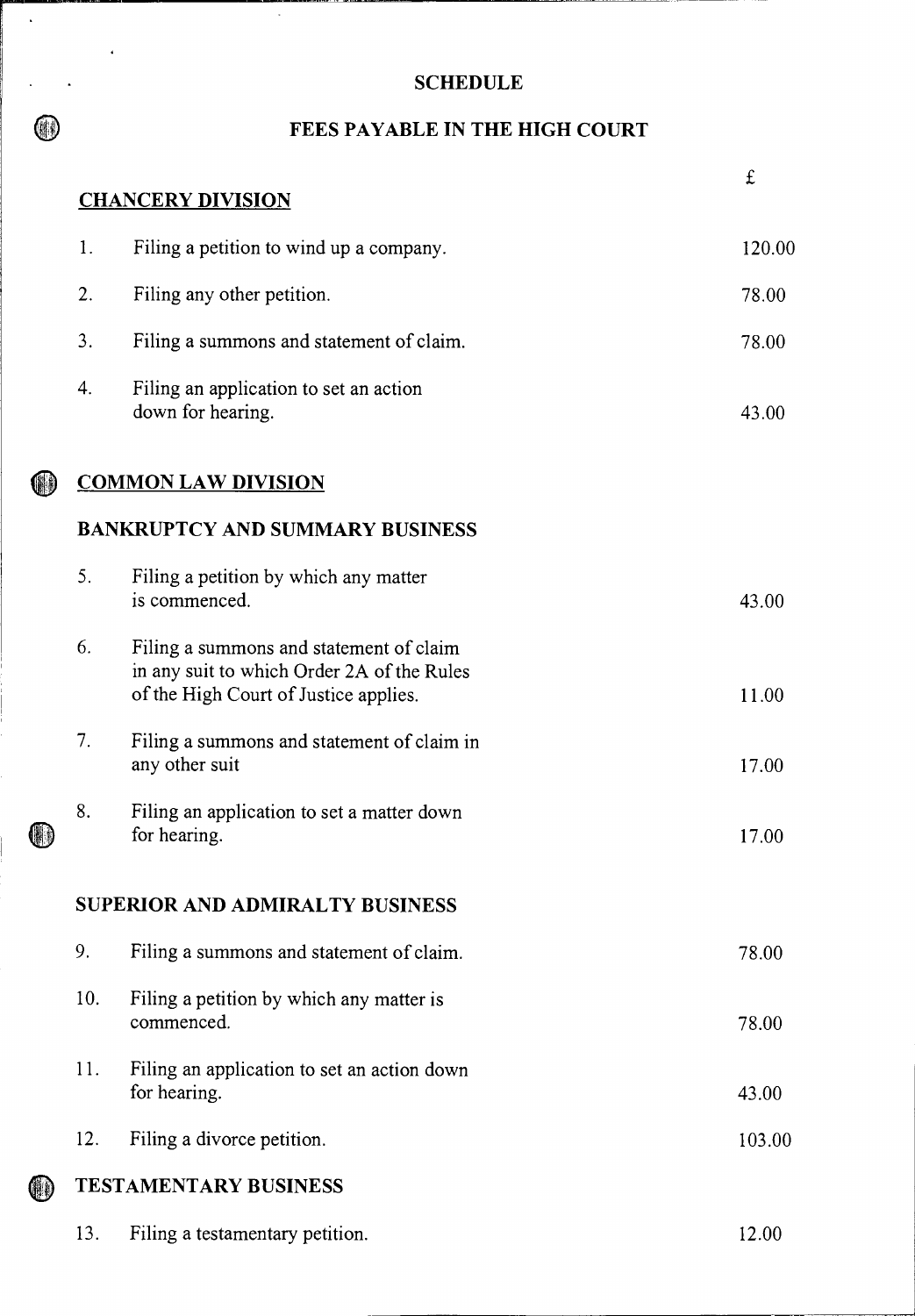|    | 14.                                                   | Settling a draft testamentary application.                                                                                                                         | 11.00  |
|----|-------------------------------------------------------|--------------------------------------------------------------------------------------------------------------------------------------------------------------------|--------|
|    | 15.                                                   | Filing an application for probate of a Will<br>or Letters of Administration where it is<br>stated in the application that the gross estate<br>in the Isle of Man - |        |
|    |                                                       | (a)<br>Exceeds £2,800 but does not exceed £21,000.                                                                                                                 | 35.00  |
|    |                                                       | (b)<br>Exceeds $£21,000$ but does not exceed £70,000.                                                                                                              | 115.00 |
|    |                                                       | (c)<br>Exceeds £70,000 but does not exceed £140,000.                                                                                                               | 230.00 |
|    |                                                       | (d)<br>Exceeds £140,000 but does not exceed £200,000.                                                                                                              | 385.00 |
|    |                                                       | (e)<br>Exceeds £200,000.                                                                                                                                           | 500.00 |
| WJ | <b>STAFF OF GOVERNMENT DIVISION (APPEAL DIVISION)</b> |                                                                                                                                                                    |        |
|    | 16.                                                   | Filing a petition of appeal in a civil matter.                                                                                                                     | 159.00 |
|    | 17.                                                   | Filing a notice of appeal or making an<br>application for a case stated in a criminal<br>matter.                                                                   | 159.00 |
|    | 18.                                                   | <b>MISCELLANEOUS MATTERS</b><br>Affixing the seal of the Court, to a commission.<br>to any paper or proceedings, and a certificate<br>if required.                 | 16.00  |
|    | 19.                                                   | If duplicate documents are sealed then for each<br>additional document.                                                                                            | 2.30   |
|    | 20.                                                   | Application to pay into or out of Court.                                                                                                                           | 4.00   |
|    | 21.                                                   | Distribution under Companies Acts and of estate<br>in Chancery and under Bankruptcy Acts.                                                                          | 51.00  |
|    | 22.                                                   | Filing documents in the General Registry.                                                                                                                          | 1.90   |
|    | 23.                                                   | Marking an exhibit.                                                                                                                                                | 1.30   |
|    | 24.                                                   | Process on writ of contempt for each person<br>against whom the writ may issue.                                                                                    | 1.90   |
|    | 25.                                                   | Presentment to obtain writ of contempt for<br>each person presented.                                                                                               | 1.90   |

 $\ddot{\phantom{0}}$ 

 $\frac{1}{2}$